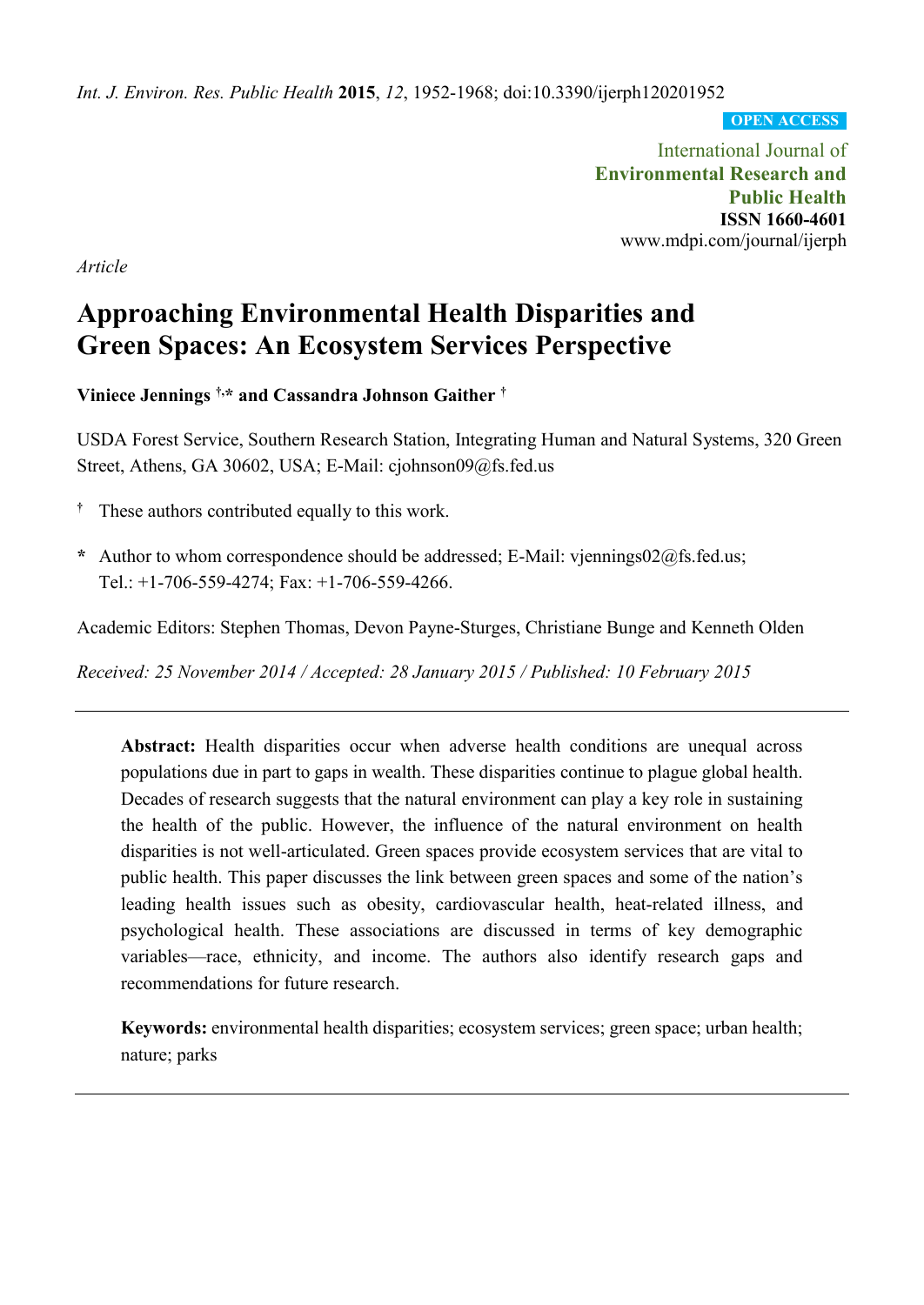#### **1. Introduction**

In the United States, health disparities are unequal health outcomes related to economic, social, and/or environmental disadvantage and correlated with factors such as race or ethnicity, gender, sexual orientation, and geographic location [1]. There are myriad reasons why health disparities may exist, including factors associated with both the built and natural environment. Research suggests that green spaces (e.g., parks, forests, green ways, and gardens) can alleviate some health concerns and promote environmentally sustainable cities [2]. Green spaces may play a key role in the development of environmental health disparities across socio-demographic groups. For example, Payne-Sturges and Gee [3] developed an environmental health disparities framework that identified greenways as a potential indicator of health in minority neighborhoods, and otherscholars have outlined how interactions between the natural environment [4–6], health behaviors, built environment, and social dynamics are key determinants in environmental health promotion [7]. Also, a number of empirical studies have established significant correlations between green spaces and human health [8–13]. Despite these findings, however, critical features of the natural environment are not fully integrated into the health disparities dialogue. This article focuses on the role that urban green spaces play in the development of health disparities across socio-demographic groups.

We synthesize recent literature that illustrates how green spaces may serve as an intervention [14] to help reduce disparities in obesity rates, cardiovascular health, heat-related illnesses, and psychological health. This focus is important given: (1) continuing health disparities based on race and ethnicity in the U.S. and (2) growing interest in achieving environmental justice (that is, the fair treatment and meaningful involvement of all people, including racial/ethnic minorities and low income persons, in environmental decision making) [15–17]. We include insight from fields such as environmental health, sociology, urban ecology, planning, outdoor recreation, psychology, and land change science. Studies use a range of terms to describe urban green space [18,19]. Similarly, we describe green spaces as vegetated areas, including parks, forests, gardens, or other places with herbaceous or woody vegetation.

Before discussing this literature, we clarify the linkages between urban green spaces and public health through the role of ecosystem services, which are the medium that conveys direct and indirect benefits to humans [20]. These ecosystem services are mediated through intermediary functions such as nutrient cycling and primary production [21]. Ecosystem services are categorized into four groups: provisioning (e.g., fresh water), cultural (e.g., outdoor recreation), regulating (e.g., climate mitigation), and supporting (e.g., primary production) [20–22]. For example, the provisioning and regulating services of "green infrastructure," or the network of green spaces across a landscape [23], effectively reduce storm water and related non-point pollutants [24] and filter water supplies. Also, cultural services related to outdoor recreation can impart a "sense of place" to recreationists, which can enhance emotional and psychological well-being. Daniel *et al.* [22] explains how cultural services (e.g., landscape aesthetics and recreation in urban parks) play an underestimated role in health and well-being. There is abundant evidence that ecosystem degradation can affect every dimension of health [25,26], however some are weakly described [25], most arguably for racial/ethnic minorities and low income populations.

The delivery of ecosystem services from urban green spaces can vary due to geographic context (*i.e*., the larger socio-economic and political milieu), scale (e.g., extent of benefits that can be relayed), and heterogeneity *(i.e.*, structural variation across space) [21]. Services can also vary according to climate [27],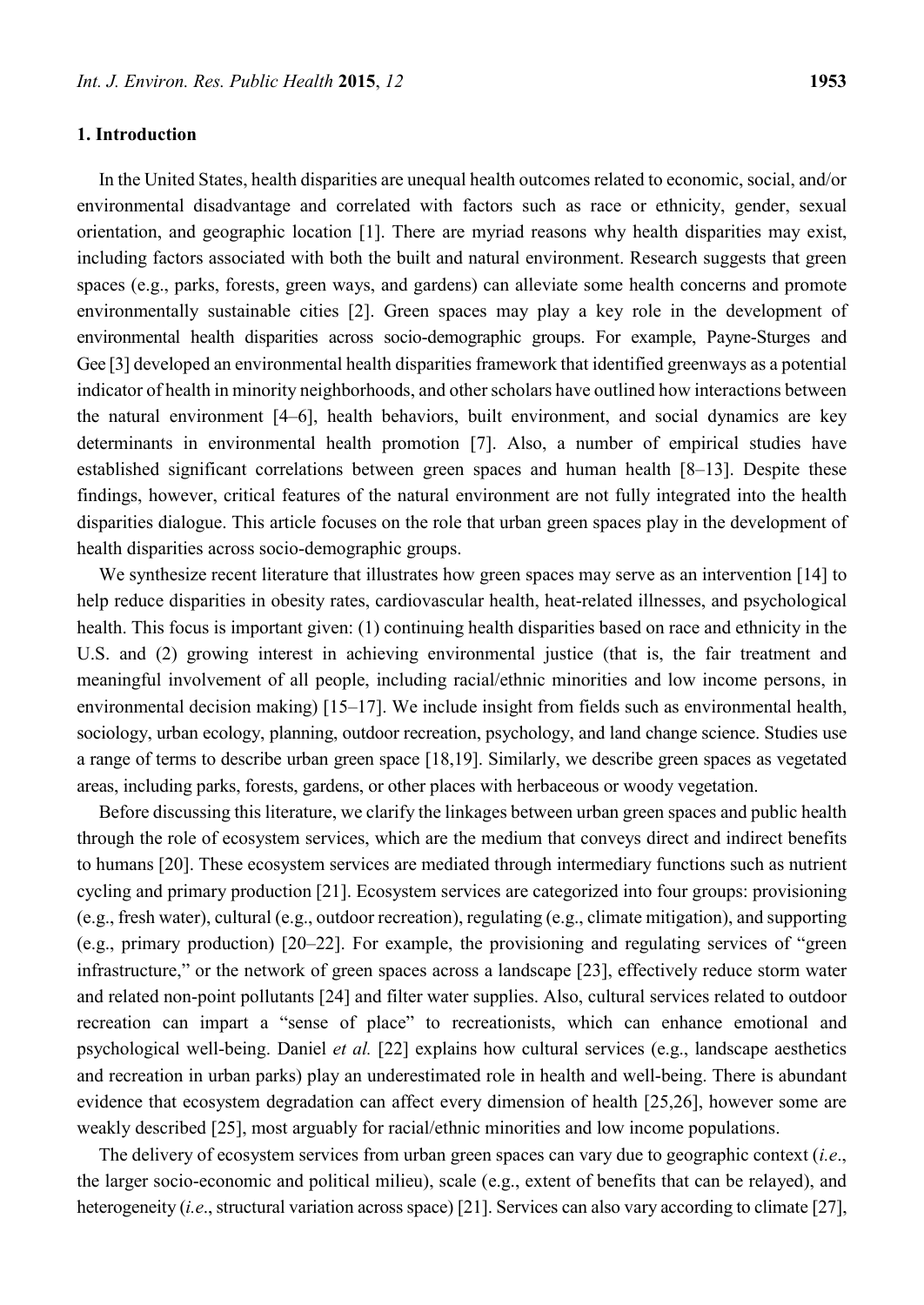human values [28], and limited funding for parks [29]. Important to the present discussion is that the ecosystem services of green spaces can be irregularly distributed across urban spaces due to power differentials between socially marginal groups and middle/upper income whites [30]. Concerning the latter, a study conducted in Tampa, FL found that neighborhoods with more black people, renters, and low income residents had drastically fewer trees on public right of ways [31]. Also, Wolch *et al.* [32] asserts that green spaces are sparse or poorly maintained in the urban core of many American cities where minority and low income people concentrate. Likewise, a Milwaukee study found a negative correlation between canopy cover and household income in relation to the proportion of Hispanic residents [33]. The study also suggested that other factors (e.g., funding for maintenance, population density, *etc.*) influenced disparate access to canopy cover and implied that higher income residents reap more ecological benefits from canopy cover since these homes contain more tree coverage on their private property [33]. Similarly, field data from Miami-Dade County (Florida) indicated that white residents had more vegetative cover, tree diversity, and more energy savings from trees while black residents had the lowest scores for most factors [27]. Minority and low-income areas in Greensboro (North Carolina) have less wooded areas, suggesting that these communities may lack the health benefits from natural park features [34] .

While numerous studies in U.S. cities indicate that minority and low-income communities have less access to green spaces [31–33,35–39], some studies have not revealed such differences [40,41]. For example, studies in Baltimore (Maryland) found that access to city parks could not be explained by racial, ethnic, and socioeconomic variables [41]; specifically, predominantly black areas had better walking access to city parks, compared to mostly white communities [42]. Many of these case studies used geographical information systems, ordinary least squares or other regression models to observe that racial/ethnic minorities and low-income populations had less access to green spaces or recreational spaces [31,36–38]. Despite mixed observations, we maintain that there is sufficient research suggesting that inequitable access to urban green spaces is an environmental justice issue that links characteristics of the natural environment to the development of some health disparities.

We now turn to the scholarship examining how green space access may influence health disparities across socio-demographic groups. The public health community in the U.S. has been reluctant to thoroughly explore the role of the natural environment on health [19], partly because of the need for rigorous controls of various other factors and the lack of communication among disciplines [43]. This hesitancy is reflected in Kabisch *et al.*'s [44]international review of the literature on urban green spaces, which found that only four papers on the health effects of urban green spaces were published in the U.S. between January 2000 and October 2013. While they acknowledge that their review did not include articles from national reports or local planning documents, their results suggest that research on the intersection of green space and health may not be adequately addressed in the U.S. Although we review some international studies, this article primarily highlights the work on green space and health for sociodemographic groups in the United States.

## **2. Physical Health Outcomes**

In some contexts, simple exposure to green spaces may improve human health [23]. In 1984, a seminal study published in *Science* indicated that post-operative recovery rates were significantly faster for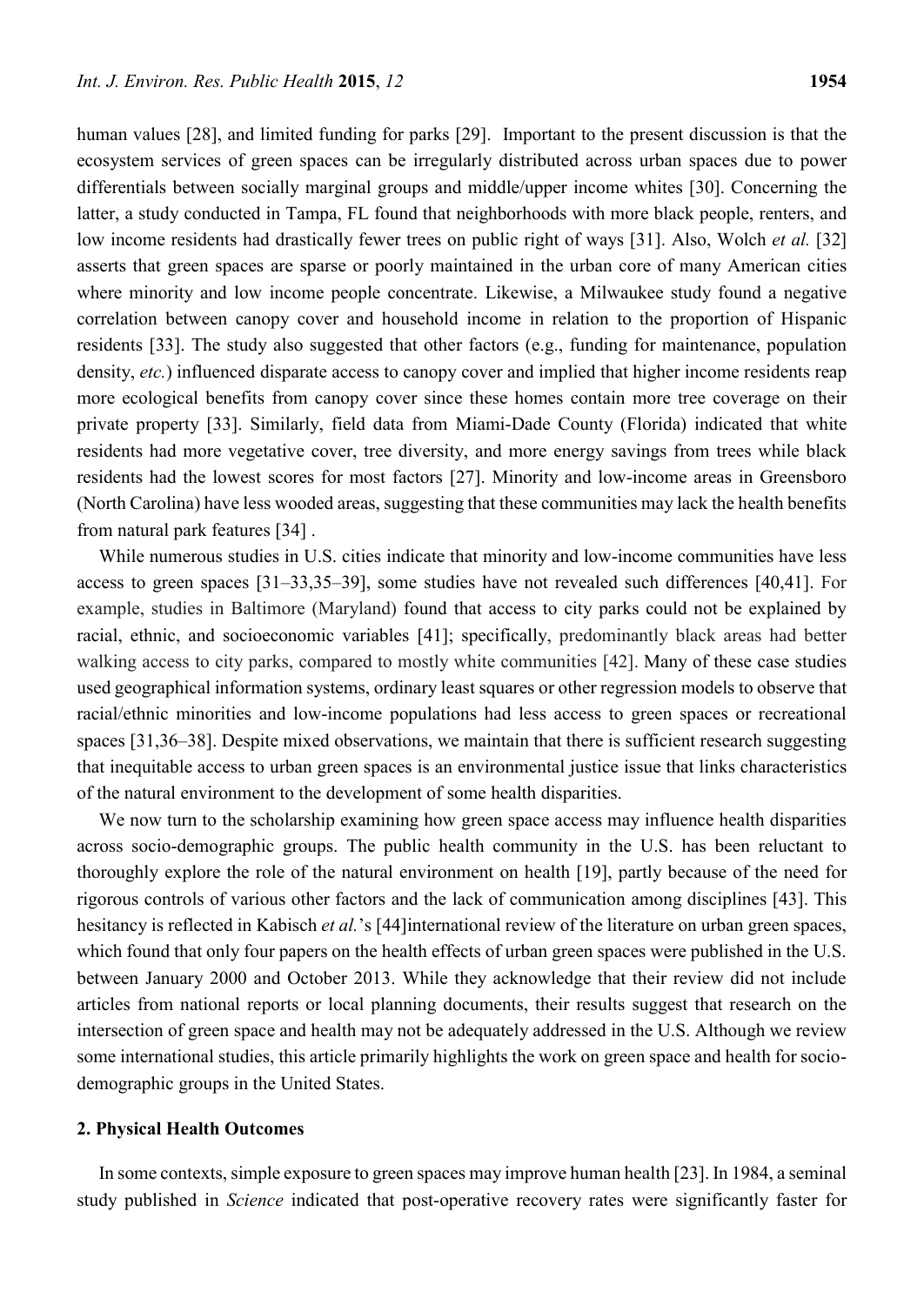patients with a view of vegetation from their hospital rooms, compared to those with a view of a brick wall [45]. Numerous other studies also suggest that active engagement with green spaces is associated with various improvements in both physical and psychological well-being [8,12,13,46–50]. Obesity, cardiovascular health, and heat-related conditions are the physical health concerns covered in the following discussion.

#### *Obesity*

The sedentary lifestyle prevalent in contemporary, industrialized societies is detrimental to human health and well-being. Physical inactivity contributes to 3.2 million annual deaths worldwide and increases the risk of obesity and cardiovascular disease [51]. Racial/ethnic minority status, place of residence, and low socioeconomic status are other factors that contribute to the high prevalence of obesity in the U.S [52]. Research indicates that youth in low-income areas, with a sedentary lifestyle, are 3.7 times more likely to be obese compared to their active counterparts in wealthier areas (adjusted prevalence of 19.8% *versus* 6.7%) [52]. In addition, people with lower levels of educational attainment and some racial/ethnic minorities have significantly higher obesity rates and are considered high priority groups for intervention [53].

The Centers for Disease Control and Prevention (CDC) considers proximity to parks, within one-half mile of a residence, as a community design feature [54] important in health promotion because physical activity in green spaces can help to reduce obesity [55,56]. In urban areas, residents of "walkable neighborhoods" (*i.e*., those with built infrastructure supporting pedestrian mobility), tend to have more access to green spaces and are generally involved in more physical activity, thus lowering obesity rates, other factors equal [57,58]. For instance, research suggests that greater use of pedestrianfriendly parks helped to reduce type-2 diabetes for Hispanic youth in Los Angeles (California) [59], lowered body weights of disadvantaged youth in Texas and Indiana [9,60] and significantly improved muscle strength in minority youth at risk of being obese [60]. More generally, West *et al.* [61] performed a cross-sectional study across some of the largest cities in the United States and observed a positive correlation between park density (*i.e*., acres of parkland as a percent of land area) and local levels of physical activity. The implication here is that higher levels of physical activity would be associated with lower obesity rates, other factors equal [61].

However, access to green space may not be sufficient for those who are inactive, do not explore the outdoors as part of their lifestyle, or do not have community programming that supports outdoor activity [62]. For instance, minority and low-income residents in Los Angeles proposed that increasing park events and sports activities are key ways to improve local parks and increase visitation [63]. Importantly, contextual factors of an urban setting, which were referenced by Escobedo *et al.* [21], for instance, public safety [64], and park proximity to pollution sources and other urban disamenities, can discourage physical activity in minority and low-income communities [65,66]. Also, studies suggest that communities with limited park access may also have few healthy food options, which is a correlate of obesity [67,68].Thus, the efficacy of green spaces in reducing obesity rates should be linked to factors in the larger social milieu, such as access to healthy foods and outdoor recreation programs, which in concert can promote greater health and well-being.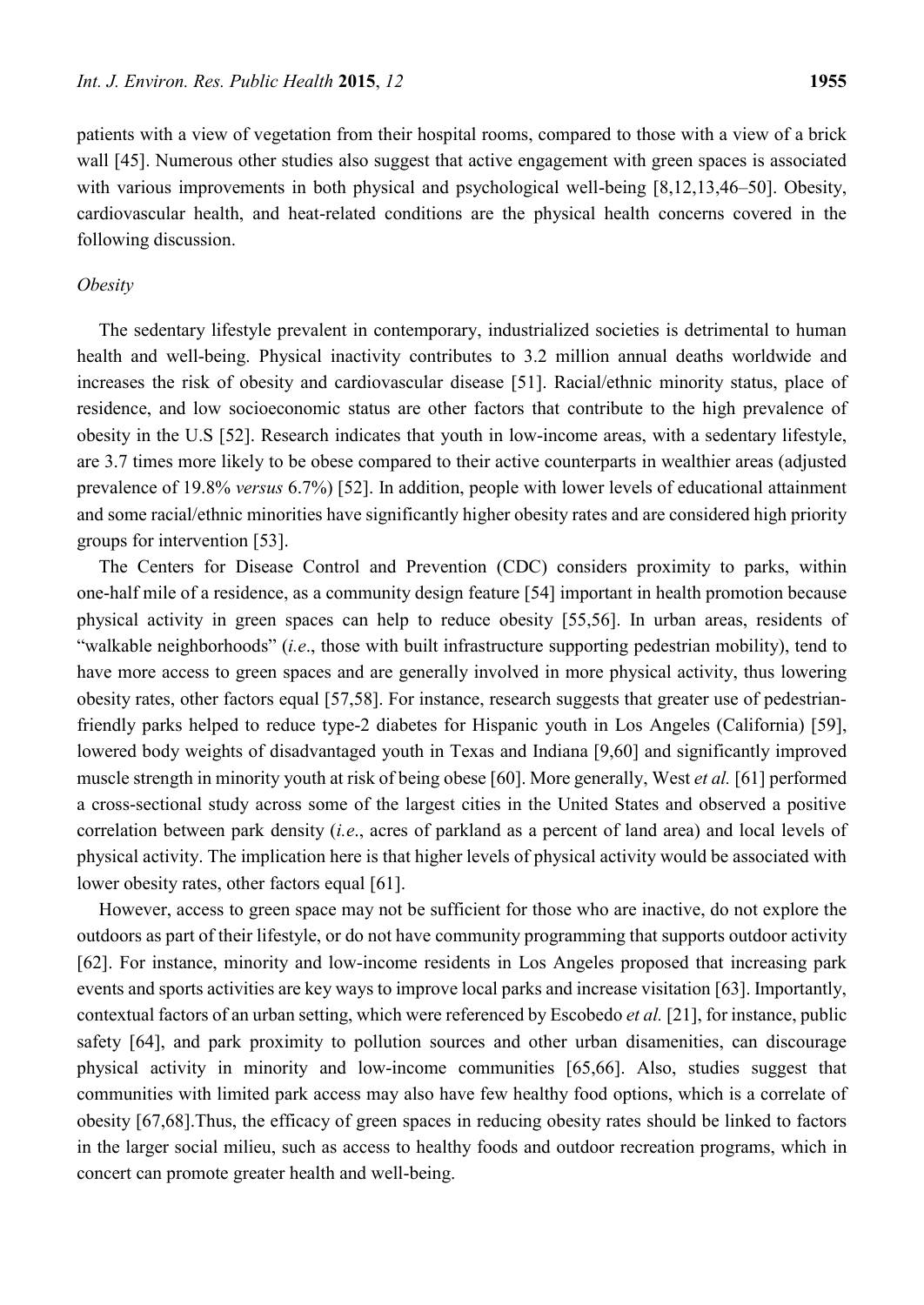#### Cardiovascular Health

Cardiovascular diseases are a leading cause of death in the United States. They are influenced by factors such as genetics, diet, eating habits, and physical activity. A 2013 report from the American Heart Association estimates that nearly 44% of the U.S. population (122 million people), will have some type of cardiovascular disease by 2030 [69].Addressing racial/ethnic health disparities in cardiovascular diseases continues to be a major public health challenge in the United States [70]. In 2009, premature mortality rate from cardiovascular disease was higher for blacks compared to whites (65.5 *versus* 43.2) [53]. Research also indicates that racial/ethnic minorities and low-income communities have limited access to aesthetics and recreation facilities that support cardiovascular health and wellbeing [71,72].

In a multi-ethnic study across neighborhoods in three states, Mujahid *et al.* [73] included the presence of shade from tree cover as a factor in neighborhood walkability. They observed that neighborhoods with higher income and fewer racial/ethnic minorities were tied to more walkability, availability of healthy foods, social cohesion and safety. Overall, they found that residents with such positive neighborhood characteristics were less likely to be hypertensive, which is linked to lower instances of cardiovascular disease [73]. Thus, this study suggests that the cultural services of ecosystems (e.g., aesthetic surroundings, health effects of outdoor exercise) may help alleviate stress and hypertension, which have a negative impact on cardiovascular health.

Mitchell and Popham found that greater exposure to green space reduced mortality from circulatory disease amongst low income populations in England [74]. Also, results from a study of fifteen American states found that an increase in cardiovascular and respiratory illness was linked to tree loss [75]. Other studies observed an inverse correlation between amount of green space, stroke incidence, and cardiovascular health, respectively [8,10]. Since parks, trails, and trees support the built environment which plays a pivotal role in physical activity, enhancing urban/environmental planning to increase physical activity is a way to improve cardiovascular health [71]. Therefore, future research on improving cardiovascular health should consider the cultural services of green spaces.

## Heat Related Conditions

Climate change may exacerbate the urban heat island effect (UHI) (the absorption and re-release of solar energy by impervious surfaces and buildings, resulting in increased temperatures in cities). Episodes of extreme heat remain a substantial cause of preventable deaths across the United States [76,77]. Heat-related illnesses were linked with an estimated \$5 billion in U.S. health costs between 2000 and 2009 [78].Furthermore, heat stress can prompt physiological responses that cause the body to become more vulnerable to illness [79].

Nationally, racial/ethnic minorities experience distinct health effects from climate change [80,81], in part because they tend to concentrate in urban areas, live in neighborhoods, and work in occupations with higher exposure to heat stress [82,83]. By providing shade and undergoing the process of evapotranspiration, green spaces help decrease surface/air temperatures which is a regulating service that buffers the UHI [84] and reduces vulnerability to climate change. Research using remote sensing data shows that ecological context, such as the presence of urban forests, significantly alleviates diurnal and seasonal urban heat islands across biomes in the continental U.S. [85]. Hence people do not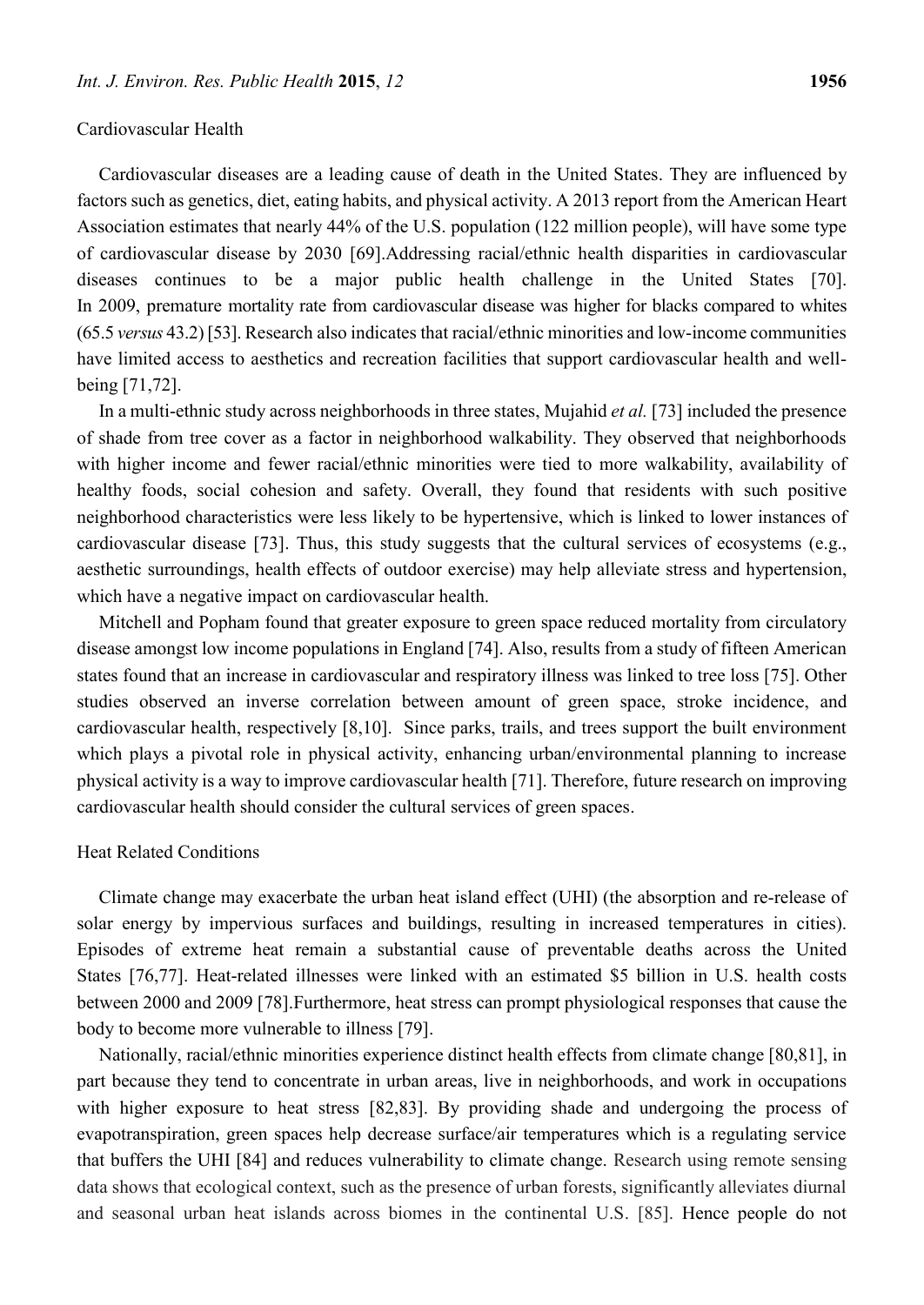necessarily have to have direct contact with green spaces to benefit from the regulating service of heat mitigation. Jesdale *et al.*'s national-level study found that African-Americans, Asians and Hispanics were at least 21% more likely than non-Hispanic whites to live in areas with less tree canopy cover which reduces heat risk [86]. Also, data from the 2006 summer heat wave in California showed that Hispanics had a significant increase in hospitalizations for cardiac conditions [87]. In a related California study, Jackson and Rosenberg found that excess deaths of Hispanic agricultural workers could be attributed to occupational exposure to heat stress [88].

Harlan *et al.* [89] studied the role of vegetation on the microclimate of eight diverse neighborhoods in Phoenix, Arizona. They found that neighborhoods with higher poverty rates, more minorities (e.g., Hispanics of Mexican origin), and lower educational attainment had significantly higher scores on a human thermal comfort index- an indicator for heat vulnerability. Minority and low-income populations that were exposed to heat-induced health risks also resided in neighborhoods that were densely populated and had less green space [89]. A study in Newark and Camden, New Jersey found low-income neighborhoods were at the greatest risk for heat hazards although these neighborhoods had less space to plant trees that can mitigate the UHI effect [90]. Since green spaces can alleviate the UHI effect and reduce some health impacts of climate change [91–94], policies that address the UHI effect should include the availability of environmental resources (e.g., green spaces) to support vulnerable populations [89].

#### **3. Psychological Health**

Managing stress is important to offset depression and other mental health challenges. While life changes and challenges may be similar across socio-demographic groups, socially disadvantaged populations are at a higher risk of unique sources of stress related to discrimination, unemployment and other factors [95]. A study of US households found that low-income populations were more likely to express low emotional well-being and low life evaluation [96]. According to 2009 data, persons with only a high school degree had the highest suicide rates; also, American Indian/Alaskan Native and non-Hispanic blacks had the highest suicide rate amongst adolescent and young adults [53]. Studies suggest that stress and the lack of social support are detrimental to psychological health and lead to depressive symptoms and suicide [97]. Mays *et al.* [98] argue that the lack of green spaces in impoverished communities reduces the social benefits that can help residents cope with life. Other studies across multiple locations observed that racial/ethnic minorities tend to live in neighborhoods with lower aesthetic quality, which may play a role in amplifying stress that brings about depressive symptoms [99,100]. For example, Vaughan *et al*. [101] found that even though low-income areas across Kansas City had more parks, they also had more parks with quality concerns and fewer playgrounds. Consequently, these groups are vulnerable to psychological health challenges that may be improved by exposure to green spaces.

Studies in Europe have also linked green infrastructure to lower stress, positive emotions [102–104], increased attention capacity, and cognitive capacity [23,105]. For instance, research out of the UK observed that greater exposure to green space had an inverse relationship to the level of stress responses (salivary cortisol) for the unemployed [106]. Studies across the U.S show similar results related to coping with stress [12,49,106,107], improving resilience [108–111], enhancing self-discipline [112], and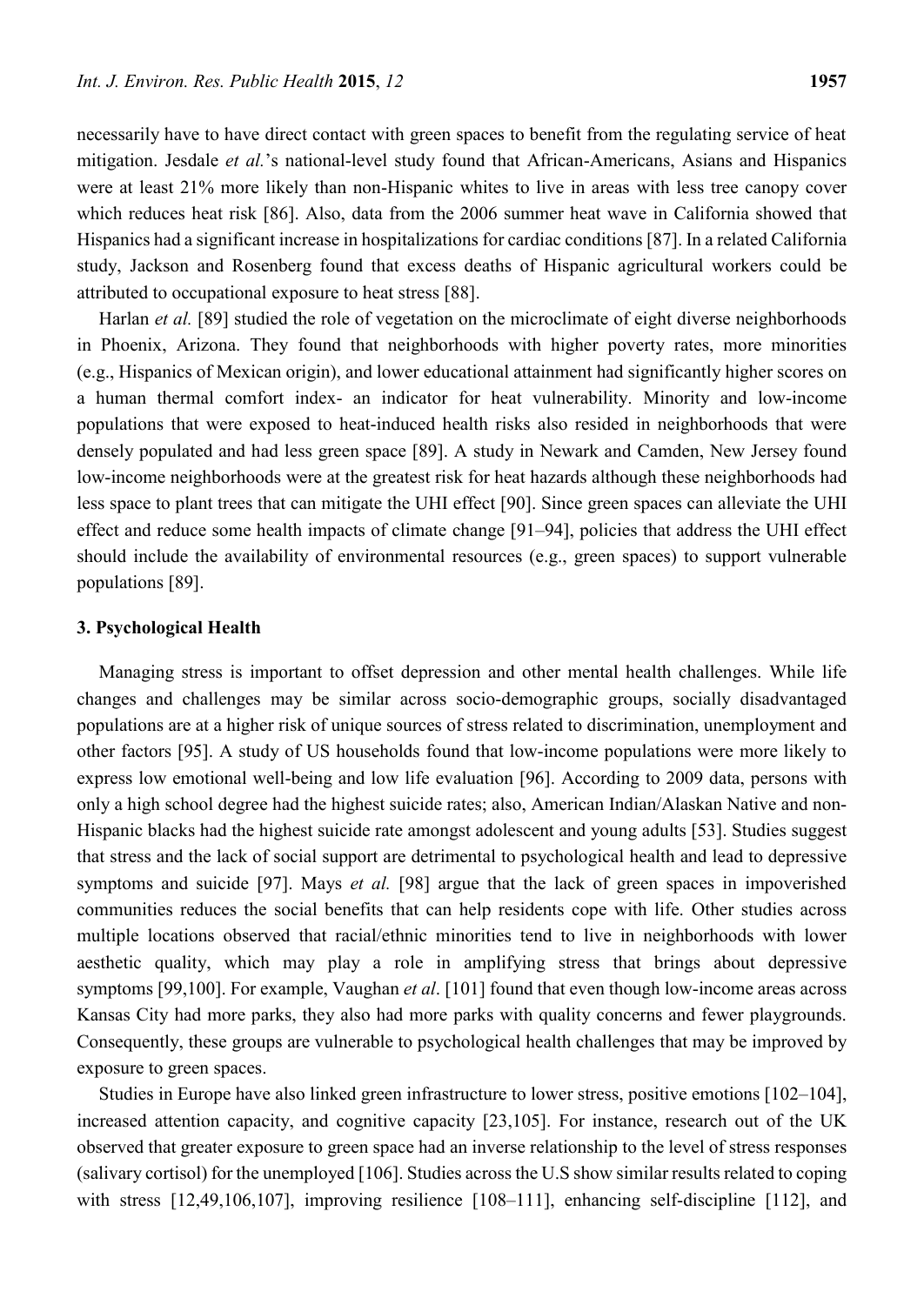reducing symptoms of depression [99,100,113–115]. For example, natural features (e.g., vegetation) around homes showed a significant positive relationship with strategies to cope with stress for mothers of children in the Head Start program, suggesting that participants may find relief in aesthetic surroundings [107]. Fan *et al*. [116] analyzed responses from a community health survey and vegetation data and found that parks foster social support and indirectly mitigate stress in Chicago communities. Likewise, Miles *et al.* [113] found that the acreage of green space was significantly correlated with fewer symptoms of depression amongst residents in Miami-Dade County. Together, these studies show how the presence of green spaces can enhance psychological well-being across socio-demographic communities.

Concepts such as sense of place and place attachment involve the aesthetic, social, physical, spiritual, and psychological qualities of a location that influence one's feelings of attachment and belonging [117]. These intangible aspects of a physical space or place can be facilitated through contact with nature [117,118]. Green infrastructure is linked with aspects of community health such as sense of place, community identity, and social capital [23,118,119]. For example, a study of two Maryland neighborhoods found that natural features and open space played a key role in community identity, sense of place, and place attachment [120]. Since physical activity can help to reduce symptoms of depression [121], exercising in green spaces can also enhance psychological well-being. Residents of walkable neighborhoods are more likely to know their neighbors and be socially engaged in their community, compared to their counterparts in car-oriented suburbs [122]. A cross-sectional study in Denver (Colorado) explored the role of neighborhood gardens on place attachment and suggested that community and home gardens were positively linked with greater neighborhood attachment compared to people who did not garden [123]. Thus, the cultural services from green spaces may revitalize a community and encourage a sense of place and place attachment, both of which can play a beneficial role in psychological health and well-being.

## **4. Discussion and Conclusions**

This article synthesizes literature related to the ecosystem services (e.g., recreation, climate mitigation, and aesthetic value) provided by urban green spaces. We maintain that minority and low income population engagement with and proximity to green spaces may reduce health disparities in obesity, cardiovascular and heat-related illness, and psychological concerns. Encouraging equitable access to green spaces is a key step in promoting environmental justice [124]. However, as discussed, the type, quantity, condition, biodiversity, and overall distribution of green spaces can fluctuate throughout a given landscape and influence the ecosystem services ultimately received [27].

Research in public health and environmental conservation should aim for policy driven projects that pose practical questions related to the natural environment and its role in health promotion [25], especially in racially/ethnically diverse and socioeconomically disadvantaged communities. A great amount of research in the leisure sciences and outdoor recreation fields has examined questions related to the relative lack of outdoor recreation participation by racial and ethnic minorities, compared to whites [125]. However, engaging diverse populations in the outdoors is not only an issue for the recreation and environmental stewardship scholarship but also public health. The multidimensional potential of green spaces for minority and low-income population health has not been fully explored. Federal agencies and non-profit organizations recognize this link and have built strategic collaborations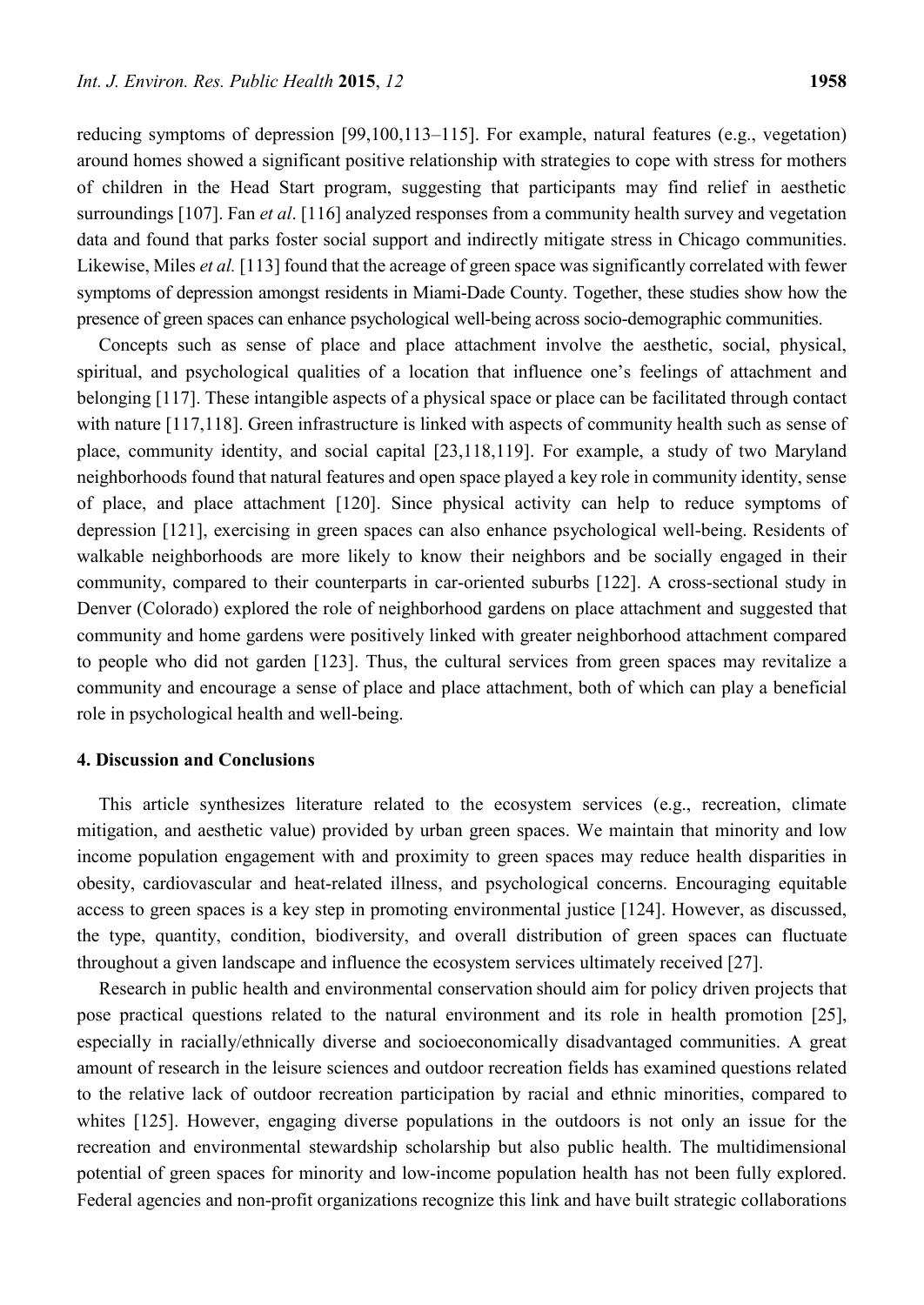to address mutual concerns [126]. For example, the 21st Century Conservation Corp supports programs to engage and employ young people, including those from underserved communities, in outdoor recreation and conservation programs [127]. Organizations like Girl Trek have partnered with the National Park Service to promote physical activity amongst black women and increase park visitation [128]. Similarly, the Forest Service funds numerous "Kids in the Woods" projects that encourage environmental education and physical activity in communities across the nation. Future research can analyze the health implications of such projects.

#### *Moving Ahead*

Although we argue that the uneven distribution of ecosystem services can impact health, caution must be taken to not exaggerate the relevance of green spaces over other major factors involved in health disparities, such as access to health care, education, systematic/institutional barriers, and environmental burdens. Indeed, the efficacy of green spaces in ameliorating health conditions is dependent upon the stable or positive condition of these and other crucial aspects of place. Also, the effectiveness of green spaces in redressing health disparities is contingent upon the nature of illness and its interaction with various ecosystem services supported by that vegetation [129]. Certainly, green spaces can be linked to "disservices" that may be adverse to public health such as pollen (e.g., prompts allergies or worsens respiratory conditions), habitat for insects that carry vector diseases [130,131], or storm damage [132]. This is an important caveat in the "green space/health" discussion but is beyond the scope of this article. Future work on this topic should account for both the real and perceived negatives associated with urban greening. Methodological challenges involved with studying the intersection of green space and health include: measuring exposure without assuming that the study population interacts with nature in a way that is beneficial to health, quantifying outcomes, establishing a causal relationship (not merely associative) at the population level, and understanding the underlying mechanisms (e.g., exposure pathway) [8,19,42].

Also important to this topic is the influence of population density, that is, whether the populations examined are urban, suburban, or rural. This paper focuses on the benefits of urban green space to urban residents, but green spaces in a larger sense (i.e., national parks and forests, privately-held woodlands) are also abundant in rural settings and often overlap disadvantaged populations. For instance, persistent poverty exists in rural areas of the U.S., especially in counties across the South and Southwest that are dominated by blacks and Hispanics, or are near Native American lands, while impoverished majority white areas cluster in Appalachia [133]. We are aware of only one study that examined the relationship between green space and health in a rural context [115]. That study was conducted in Wisconsin, where rural conditions, we would argue, are qualitatively different than those in the rural South. The lack of rural-based studies on this topic is likely due to the preponderance of global populations in urban areas and the difficulty controlling for factors that influence health outcomes (e.g., access to doctors, transportation, and education, among others). However, if the goal of future research is to produce more nuanced examinations of health disparities related to the presence or absence of green spaces, then it is imperative to consider this question in all places where ethnic/racial minorities and lower income populations predominate. We recommend that the literature on green space and health would be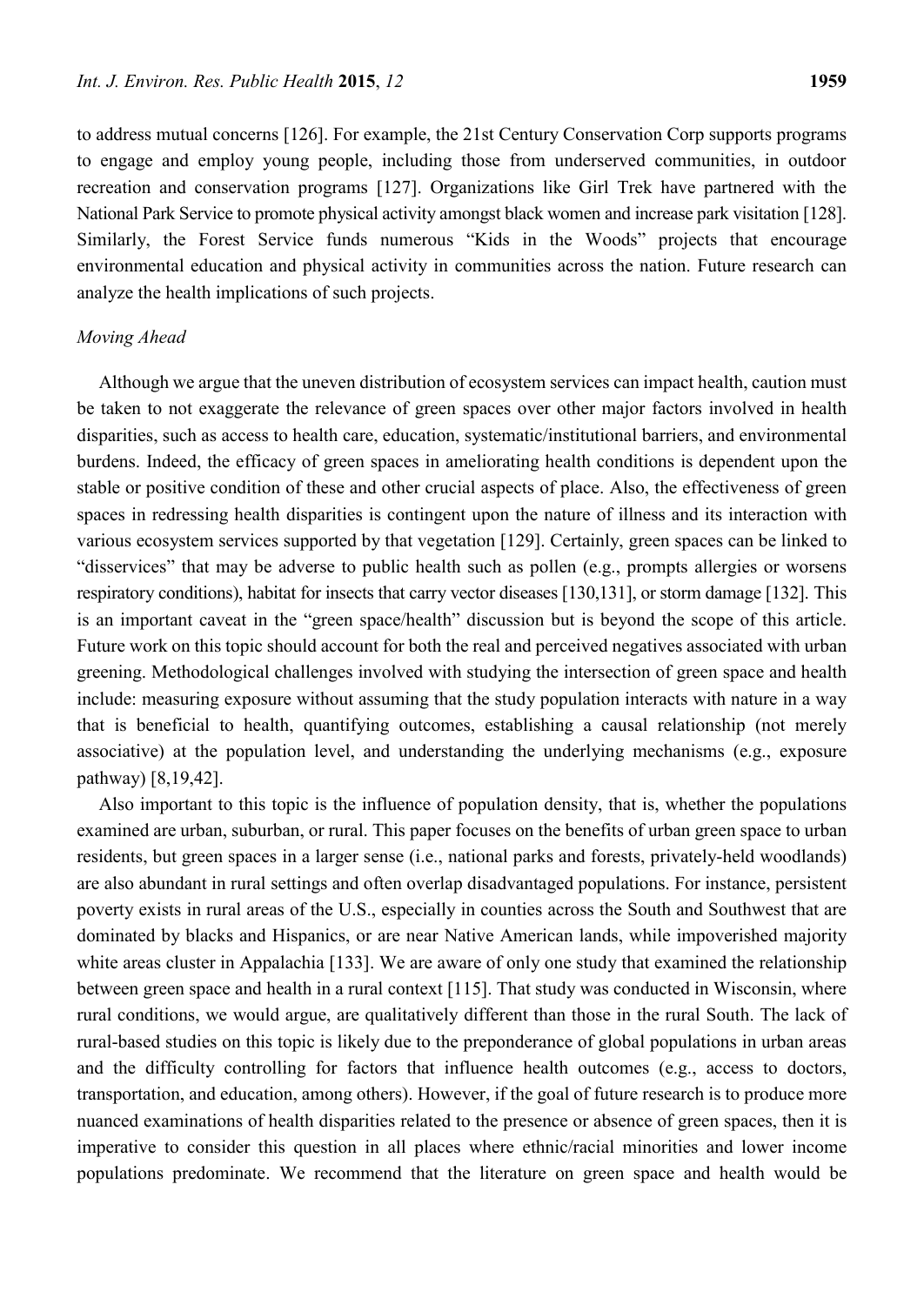enhanced with studies addressing rural minority and low-income populations. In addition, we suggest six other areas for future research on green space and racial/ethnic health disparities:

- Examine how ecosystem services, especially those related to social interactions, physical activity, and climate adaptation, are being assessed in disadvantaged communities,
- Determine the effect of "park prescriptions," that is, a prescription from a medical professional directing more time spent in the natural environment, on cardiovascular and psychological health outcomes,
- Examine the role of green space programing on sense of place,
- Investigate how changes to green space influence the level of outdoor physical activity,
- Analyze how changes in green space relate to local temperatures and social relations,
- Explore how the distribution of green infrastructure is linked to water quality in disadvantaged communities

Other recommendations to minimize some health disparities linked to urban green spaces include: improve safety in disadvantaged communities, support municipal projects to strategically plant and maintain urban green space projects, include urban ecologist/landscape architects and arborists in the planning process, promote programming and social events on green spaces, and audit the coverage and condition of green spaces to support climate adaptation goals. It can be challenging to apply the knowledge we already have when fields such as urban ecology and public health interact as acquaintances instead of partners working toward a mutual goal of overall societal well-being. Transdisciplinary research is needed to bridge these divides. Similarly, it is imperative that the vision of "biophilic cities," which integrates nature into urban planning, [134] reflects the principles of environmental justice that can help reduce health disparities. We hope that this article stimulates collaboration and helps to leverage resources to collectively address environmental health disparities as they relate to ecosystem services from green spaces.

#### **Acknowledgments**

The authors would like to thank Valerie Hogan, Chris Coutts, Rueben Warren, Brandi Colander and Loreida Jennings whose feedback enhanced the quality of this document.

## **Author Contributions**

Viniece Jennings conceptualized the article, conducted background research, and edited content. Cassandra Johnson Gaither also contributed content and provided critical review of the document. Both authors reviewed and approved the article.

## **Conflicts of Interest**

The authors declare no conflict of interest.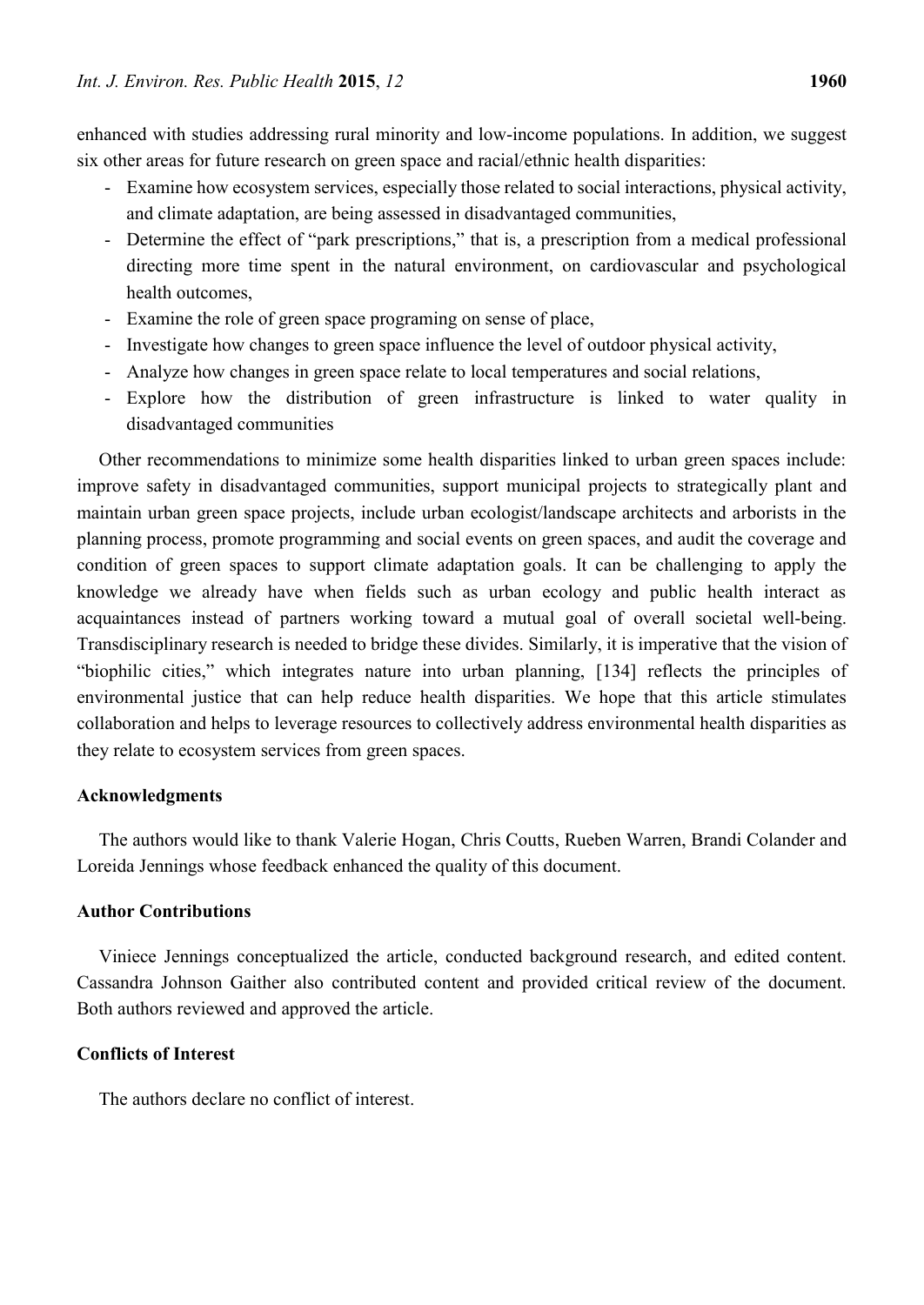# **References**

- 1. US Department of Health and Human Services. Healthy People 2020—Definition of Health Disparities. Available online: http://www.healthypeople.gov/2020/about/foundation-health-measures/ Disparities (accessed on 25 November 2014).
- 2. WHO. Measuring Health Gains from Sustainable Development Public Health and Environment Department 2012. Available online: http://www.who.int/hia/green\_economy/ sustainable\_development\_summary1.pdf (accessed on 25 November 2014).
- 3. Payne-Sturges, D.; Gee, G.C. National environmental health measures for minority and low-income populations: Tracking social disparities in environmental health. *Environ. Res.* **2006**, *102*, 154–171.
- 4. Coutts, C. Public health ecology. *J. Environ. Health* **2010**, *1*, 53–55.
- 5. Morello-Frosch, R.; Zuk, M.; Jerrett, M.; Shamasunder, B.; Kyle, A.D. Understanding the cumulative impacts of inequalities in environmental health: Implications for policy. *Health Aff.* **2011**, *30*, 879–887.
- 6. Coutts, C.; Forkink, A.; Weiner, J. The portrayal of natural environment in the evolution of the ecological public health paradigm. *Int. J. Environ. Res. Public Health* **2014**, *11*, 1005–1019.
- 7. Northridge, M.E.; Sclar, E.D.; Biswas, P. Sorting out the connections between the built environment and health: A conceptual framework for navigating pathways and planning healthy cities. *J. Urban Health* **2003**, *80*, 556–568.
- 8. Coutts, C.; Horner, M.; Chapin, T. Using geographical information system to model the effects of green space accessibility on mortality in Florida. *Geocarto Int.* **2010**, *25*, 471–484.
- 9. Bell, J.F.; Jeffrey, S.W.; Gilbert, C.L. Neighborhood greenness and 2-year changes in body mass index of children and youth. *Am. J. Prev. Med.* **2008**, *35*, 547–553.
- 10. Hu, Z.; Liebens, J.; Rao, K.R. Linking stroke mortality with air pollution, income, and greenness in northwest Florida: An ecological geographical study. *Int. J. Health Geogr.* **2008**, *7*, doi:10.1186/1476-072X-7-20.
- 11. Pretty, J.; Peacock, J.; Sellens, M.; Griffin, M. The mental and physical health benefits of green exercise. *Int. J. Environ. Health Res.* **2005**, *15*, 319–337.
- 12. Branas, C.C.; Cheney, R.A.; MacDonald, J.M.; Tam, V.W.; Jackson, T.D.; Ten Have, T.R. A difference-in-differences analysis of health, safety, and greening vacant urban space. *Am. J. Epidemiol.* **2011**, *174*, 1296–1306.
- 13. Roe, J.; Thompson, C.; Aspinall, P.; Brewer, M.; Duff, E.; Miller, D.; Mitchell, R.; Clow, A. Green space and stress: Evidence from cortisol measures in deprived urban communities. *Int. J. Environ. Res. Public Health* **2013**, *10*, 4086–4103.
- 14. Williams, D.R.; Stremthal, M. Understanding racial-ethnic disparities in health: Sociological contributions. *J. Health Soc. Behav.* **2010**, *51*, S15–S27.
- 15. Bullard, R.D.; Lewis, J. *Environmental Justice and Communities of Color*; Sierra Club Books: San Francisco, CA, USA, 1996.
- 16. Bullard, R. *Dumping in the Dixie: Race*, *Class and Environmental Quality*; Westview Press: Boulder, CO, USA, 2000.
- 17. Taylor, D. The rise of the environmental justice paradigm. *Am. Behav. Sci.* **2000**, *43*, 508–580.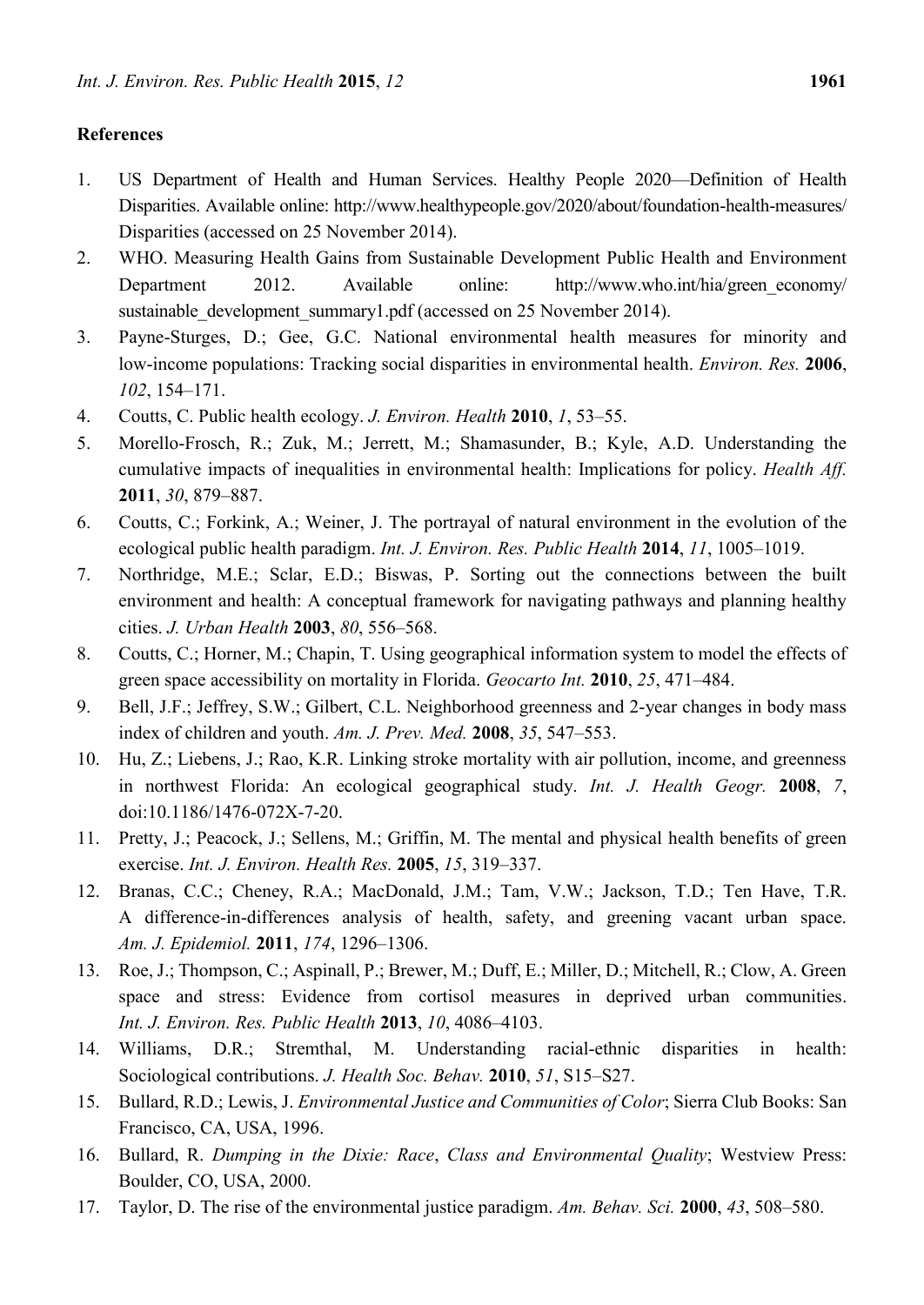- 18. Breuste, J.; Haase, D.; Elmqvist, T. *Ecosystem Services in Agricultural and Urban Landscapes*; Wratten, S., Sandhu, H., Cullen, R., Costanza, R., Eds.; Wiley: Brooklyn, NY, USA, 2013; pp. 83–104.
- 19. Hartig, T.; Mitchell, R.; de Vries, S.; Frumkin, H. Nature and health. *Ann. Rev. Public Health* **2014**, *35*, 207–228.
- 20. WHO. Ecosystems and Human Well Being. Available online: http://www.who.int/globalchange/ ecosystems/ecosys.pdf (accessed on 25 November 2014).
- 21. Escobedo, F.J.; Kroeger, T.; Wagner, J.E. Urban forests and pollution mitigation: Analyzing ecosystem services and disservices. *Environ. Pollut.* **2011**, *159*, 2078–2087.
- 22. Daniel, T.C.; Muhar, A.; Arnberger, A.; Aznaar, O.; Boyd, J.; Chan, K.; Costanza, R.; Elmqvist, T.; Flint, C.; Gobster, P.H.; *et al*. Contributions of cultural services to the ecosystem services agenda. *Proc. Natl. Acad. Sci. USA* **2012**, *109*, 8812–8819.
- 23. Tzoulas, K.; Korpela, K.; Venn, S.; Yli-Pelkonen, V.; Kazmierczak, A.; Niemela, J.; James, P. Promoting ecosystem and human health in urban areas using Green Infrastructure: A literature review. *Landsc. Urban Plan.* **2007**, *81*, 167–178.
- 24. Gaffield, S.J.; Goo, R.L.; Richards, L.A.; Jackson, R.J. Public health effects of inadequately managed stormwater runoff. *Am. J. Public Health* **2003**, *93*, 1527–1533.
- 25. Myers, S.; Gaffikin, L.; Golden, C.; Ostfeld, R.; Redford, K.; Ricketts, T.; Turner, W.R.; Osofsky, S. Human health impacts of ecosystem alteration. *Proc. Natl. Acad. Sci. USA* **2013**, *110*, 18753–18760.
- 26. Jackson, L.; Daniel, J.; McCorkle, B.; Sears, A.; Bush, K. Linking ecosystem services and human health: the eco-health relationship browser. *Int. J. Public Health* **2013**, *58*, 747–755.
- 27. Flocks, J.; Escobedo, F.; Wade, J.; Varela, S.; Wald, C. Environmental justice implications of urban tree cover in miami-dade county, Florida. *Environ. Justice* **2011**, *4*, 125–134.
- 28. Nowak, D.J. Understanding the structure of an urban forestry. *J. For.* **1994**, *92*, 42–46.
- 29. Joassart-Marcelli, P. Leveling the playing field? Urban disparities in funding for local parks and recreation in the Los Angeles region. *Environ. Plan. A* **2010**, *42*, 1174–1192.
- 30. Swyngedouw, E.; Heynen, N.C. Urban political ecology, justice and the politics of scale. *Antipode*  **2003**, *35*, 898–918.
- 31. Landry, S.M.; Chakraborty, J. Street trees and equity: Evaluating the spatial distribution of an urban amenity. *Environ. Plan. A* **2009**, *41*, 2651–2670.
- 32. Wolch, J.R.; Byrne, J.; Newell, J.P. Urban green space, public health, and environmental justice: The challenge of making cities "just green enough". *Landsc. Urban Plan.* **2014**, *125*, 234–244.
- 33. Heynen, N.; Perkins, H.A.; Roy, P. The political ecology of uneven urban green space. *Urban Aff. Rev.* **2006**, *42*, 3–25.
- 34. Bruton, C.; Floyd, M. Disparities in built and natural features of urban parks: Comparisons by neighborhood level race/ethnicity and income. *J. Urban Health* **2014**, *10*, 1–14.
- 35. Echeverria, S.; Luan Kang, A.; Isasi, C.; Johnson-Dias, J.; Pacquiao, D. A community survey on neighborhood violence, park use, and physical activity among urban youth. *J. Phys. Acitivity Health* **2014**, *11*, 186–194.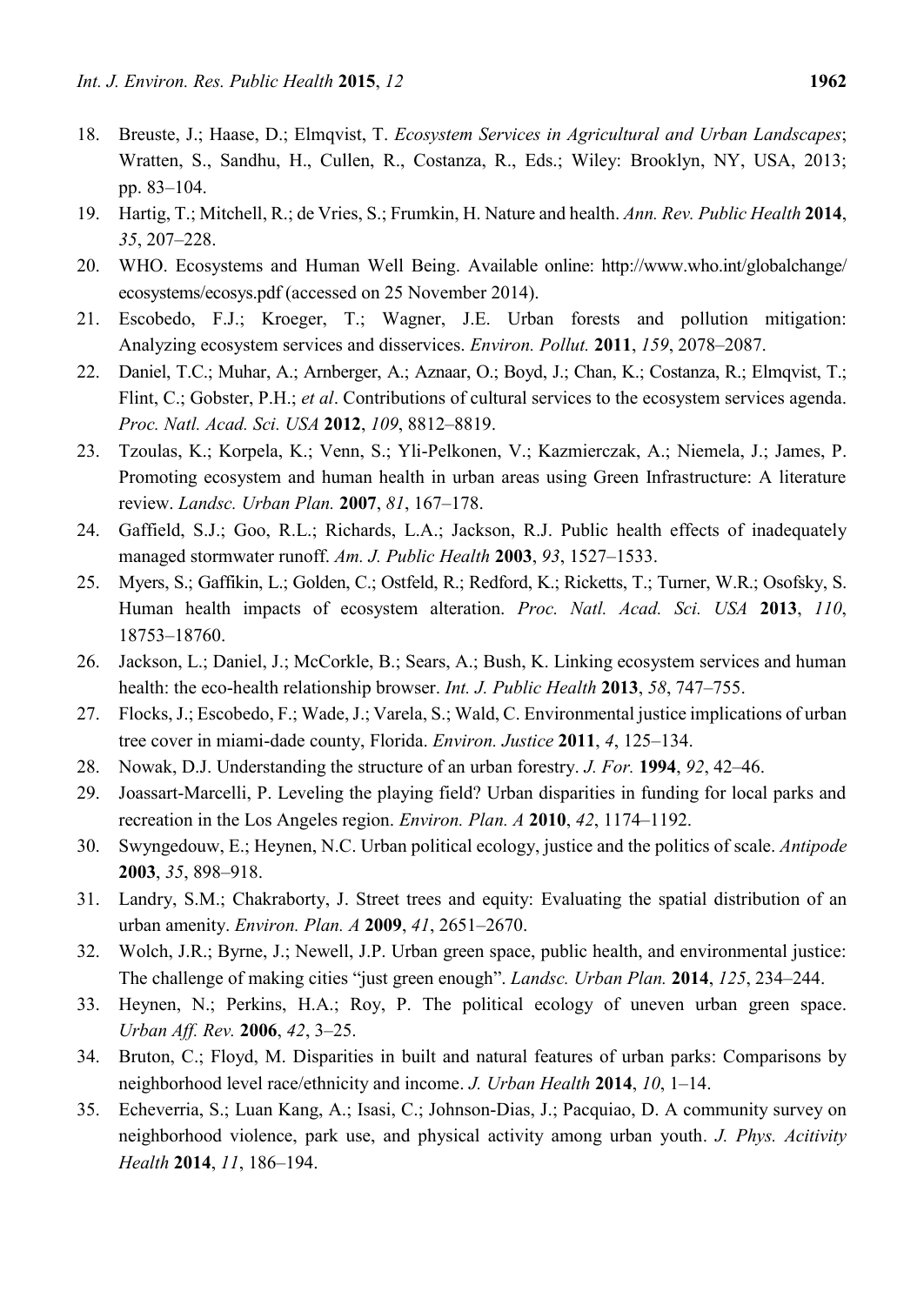- 36. Duncan, D.; Kawachi, I.; White, K.; Williams, D.R. The geography of recreational open space: Influence of neighborhood racial composition and neighborhood poverty. *J. Urban Health* **2012**, *90*, 618–631.
- 37. Dai, D. Racial/ethnic and socioeconomic disparities in urban green space accessibility: Where to intervene? *Landsc. Urban Plan.* **2011**, *102*, 234–244.
- 38. Moore, L.V.; Diez Roux, A.V.; Evenson, K.R.; McGinn, A.P.; Brines, S.J. Availability of recreational resources in minority and low socioeconomic status areas. *Am. J. Prev. Med.* **2008**, *34*, 16–22.
- 39. Sister, C.; Wolch, J.; Wilson, J. Got green? Addressing environmental justice in park provision. *Geo J.* **2010**, *75*, 229–248.
- 40. Cutts, B.B.; Darby, K.J.; Boone, C.G.; Brewis, A. City structure, obesity, and environmental justice: An integrated analysis of physical and social barriers to walkable streets and park access. *Soc. Sci. Med.* **2009**, *69*, 1314–1322.
- 41. Abercrombie, L.C.; Sallis, J.F.; Conway, T.L.; Frank, L.D.; Saelens, B.E.; Chapman, J.E. Income and racial disparities in access to public parks and private recreation facilities. *Am. J. Prev. Med.* **2008**, *34*, 9–15.
- 42. Boone, C.G.; Buckley, G.L.; Grove, J.M.; Sister, C. Parks and people: An environmental justice inquiry in Baltimore, Maryland. *Ann. Assoc. Am. Geogr.* **2009**, *99*, 767–787.
- 43. Karjalainen, E.; Sarjala, T.; Raitio, H. Promoting human health through forests: Overview and major challenges. *Environ. Health Prev. Med.* **2010**, *15*, 1–8.
- 44. Kabisch, N.; Quereshi, S.; Haase, D. Human-environment interactions in urban green spaces— A systematic review of contemporary issues and prospects for future research. *Environ. Impt. Asmt. Rev.* **2015**, *50*, 25–34.
- 45. Ulrich, R. View through a window may influence recovery. *Science* **1984**, *224*, 224–225.
- 46. Maas, J.; Verheij, R.A.; de Vries, S.; Spreeuwenberg, P.; Schellevis, F.G.; Groenewegen, P.P. Morbidity is related to a green living environment. *J. Epidemiol. Community Health* **2009**, *63*, 967–973.
- 47. Astell-Burt, T.; Feng, X.; Kolt, G.S. Is neighborhood green space associated with a lower risk of type 2 diabetes? Evidence from 267,072 Australians. *Diabetes Care* **2014**, *37*, 197–201.
- 48. Kuo, F.E.; Sullivan, W.C.; Coley, R.L.; Brunson, L. Fertile ground for community: Inner-city neighborhood common spaces. *Am. J. Community Psychol.* **1998**, *26*, 823–851.
- 49. Bratman, G.N.; Hamilton, J.P.; Daily, G.C. The impacts of nature experience on human cognitive function and mental health. *Ann. N.Y. Acad. Sci.* **2012**, *1249*, 118–136.
- 50. Russell, R.; Guerry, A.D.; Balvanera, P.; Gould, R.K.; Basurto, X.; Chan, K.M.; Klain, S.; Levine, J.; Tam, J. Humans and nature: How knowing and experiencing nature affect well-being. *Ann. Rev. Environ. Resour.* **2013**, *38*, 473–502.
- 51. WHO. Physical Activity 2014. Available online: http://www.who.int/topics/physical\_activity/en/ (accessed on 25 Novermber 2014).
- 52. Singh, G.K.; Kogan, M.D.; van Dyck, P.C.; Siahpush, M. Racial/ethnic, socioeconomic, and behavioral determinants of childhood and adolescent obesity in the United States: Analyzing independent and joint associations. *Ann. Epidemiol.* **2008**, *18*, 682–695.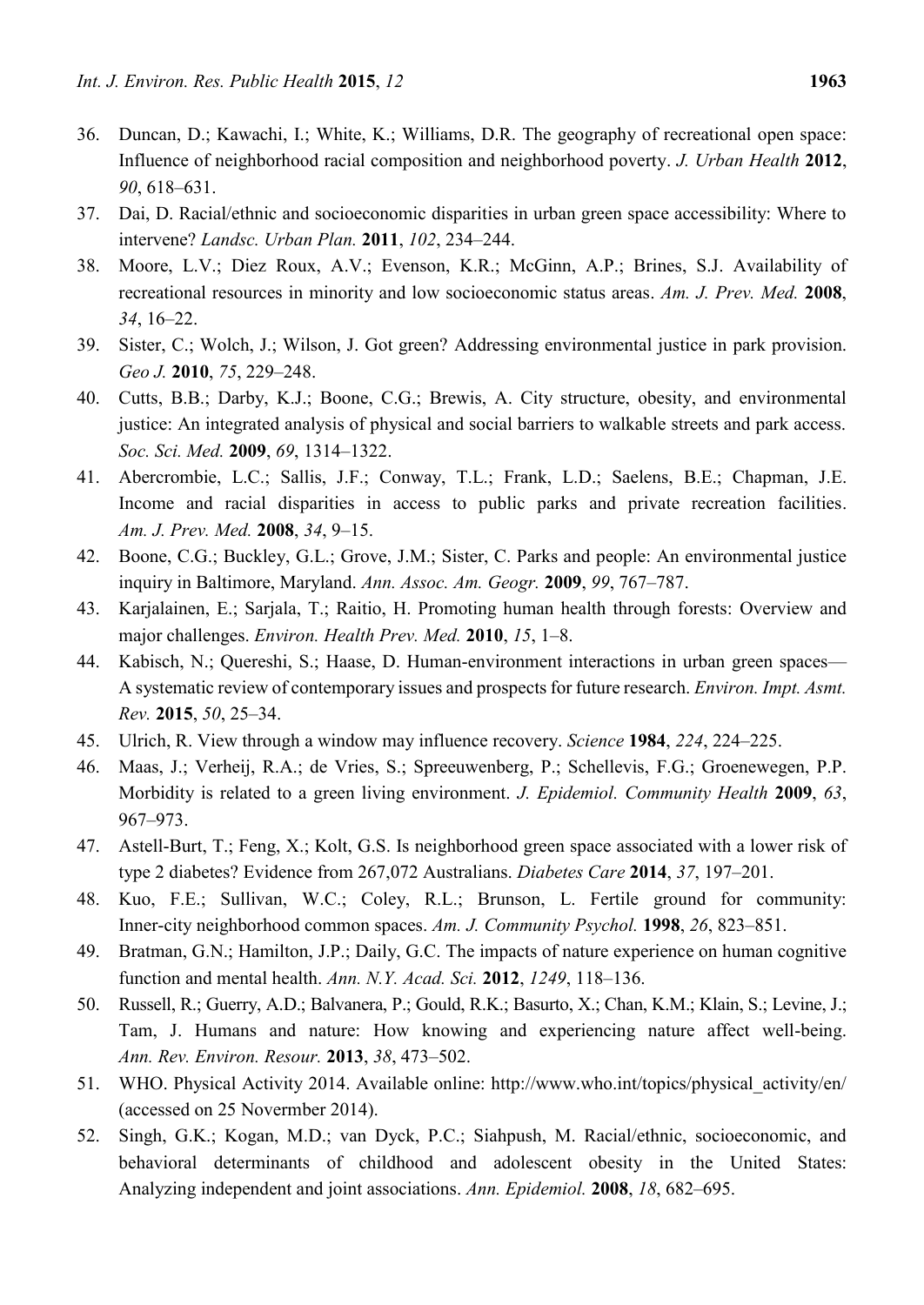- 53. CDC. *CDC Health Disparities and Inequalities Report—United States, 2013*; U.S Department of Health and Human Services: Atlanta, GA, USA, 2013.
- 54. CDC. *National Environmental Public Health Tracking—Community Design Indicators*; CDC: Atlanta, GA, USA, 2012.
- 55. CDC. *Healthy Places Terminology*; CDC: Atlanta, GA, USA, 2009
- 56. National Park and Recreation Association. *Parks & Recreation in Underserved Areas: A Public Health Perspective*; National Park and Recreation Association: Ashburn, VA, USA, 2012.
- 57. McCormack, G.R.; Shiell, A.; Doyle-Baker, P.K.; Friedenreich, C.M.; Sandalack, B.A. Subpopulation differences in the association between neighborhood urban form and neighborhood-based physical activity. *Health Place* **2014**, *28*, 109–115.
- 58. Ding, D.; Sallis, J.F.; Kerr, J.; Lee, S.; Rosenberg, D.E. Neighborhood environment and physical activity among youth. *Am. J. Prev. Med.* **2011**, *41*, 442–455.
- 59. Hsieh, S.; Klassen, A.C.; Curriero, F.C.; Caulfield, L.E.; Cheskin, L.J.; Davis, J.N.; Goran, M.I.; Weigensberg, M.J.; Spruijt-Metz, D. Fast-food restaurants, park access, and insulin resistance among hispanic youth. *Am. J. Prev. Med.* **2014**, *46*, 378–387.
- 60. Bush, C.L.; Pittman, S.; McKay, S.; Ortiz, T.; Wong, W.W.; Klish, W.J. Park-based obesity intervention program for inner-city minority children. *J. Pediatr.* **2007**, *151*, 513–517.
- 61. West, S.T.; Shores, K.A.; Mudd, L.M. Association of available parkland, physical activity, and overweight in America's largest cities. *J. Public Health Manag. Pract.* **2012**, *18*, 423–430.
- 62. Greenspace and Health Outcomes. Available online: www.greenspacescotland.org.uk/ health-outcomes-framework.aspx (accessed on 25 November 2014).
- 63. Cohen, D.A.; McKenzie, T.L.; Sehgal, A.; Williamson, S.; Golinelli, D.; Lurie, N. Contribution of public parks to physical activity. *Am. J. Public Health* **2007**, *97*, 509–514.
- 64. Molnar, B.E.; Gortmaker, S.L.; Bull, F.C.; Buka, S.L. Unsafe to play? Neighborhood disorder and lack of safety predict reduced physical activity among urban children and adolescents. *Am. J. Health Promot.* **2004**, *18*, 378–386.
- 65. Kaczynski, A.T.; Koohsari, M.J.; Stanis, S.A.W.; Bergstrom, R.; Sugiyama, T. Association of street connectivity and road traffic speed with park usage and park-based physical activity. *Am. J. Health Promot.* **2014**, *28*, 197–203.
- 66. Weiss, C.; Purciel, M.; Bader, M.; Quinn, J.; Lovasi, G.; Neckerman, K.; Rundle, A. Reconsidering access: Park facilities and neighborhood disamenities in New York City. *J. Urban Health* **2011**, *88*, 297–310.
- 67. Kipke, M.D.; Iverson, E.; Moore, D.; Booker, C.; Ruelas, V.; Peters, A.L.; Kaufman, F. Food and park environments: Neighborhood-level risks for childhood obesity in East Los Angeles. *J. Adolesc. Health.* **2007**, *40*, 325–333.
- 68. Liu, G.C.; Wilson, J.S.; Qi, R.; Ying, J. Green neighborhoods, food retail and childhood overweight: Differences by population density. *Am. J. Health Promot.* **2007**, *21*, 317–325.
- 69. American Heart Association. Policy Report from the American Heart Association. Available online: http://www.heart.org/HEARTORG/Advocate/PolicyResources/AHAASA-Policy-Report\_ UCM 448695 Article.jsp (accessed on 25 November 2014).
- 70. Mensah, G.A.; Mokdad, A.H.; Ford, E.S.; Greenlund, K.J.; Croft, J.B. State of disparities in cardiovascular health in the United States. *Circulation* **2005**, *111*, 1233–1241.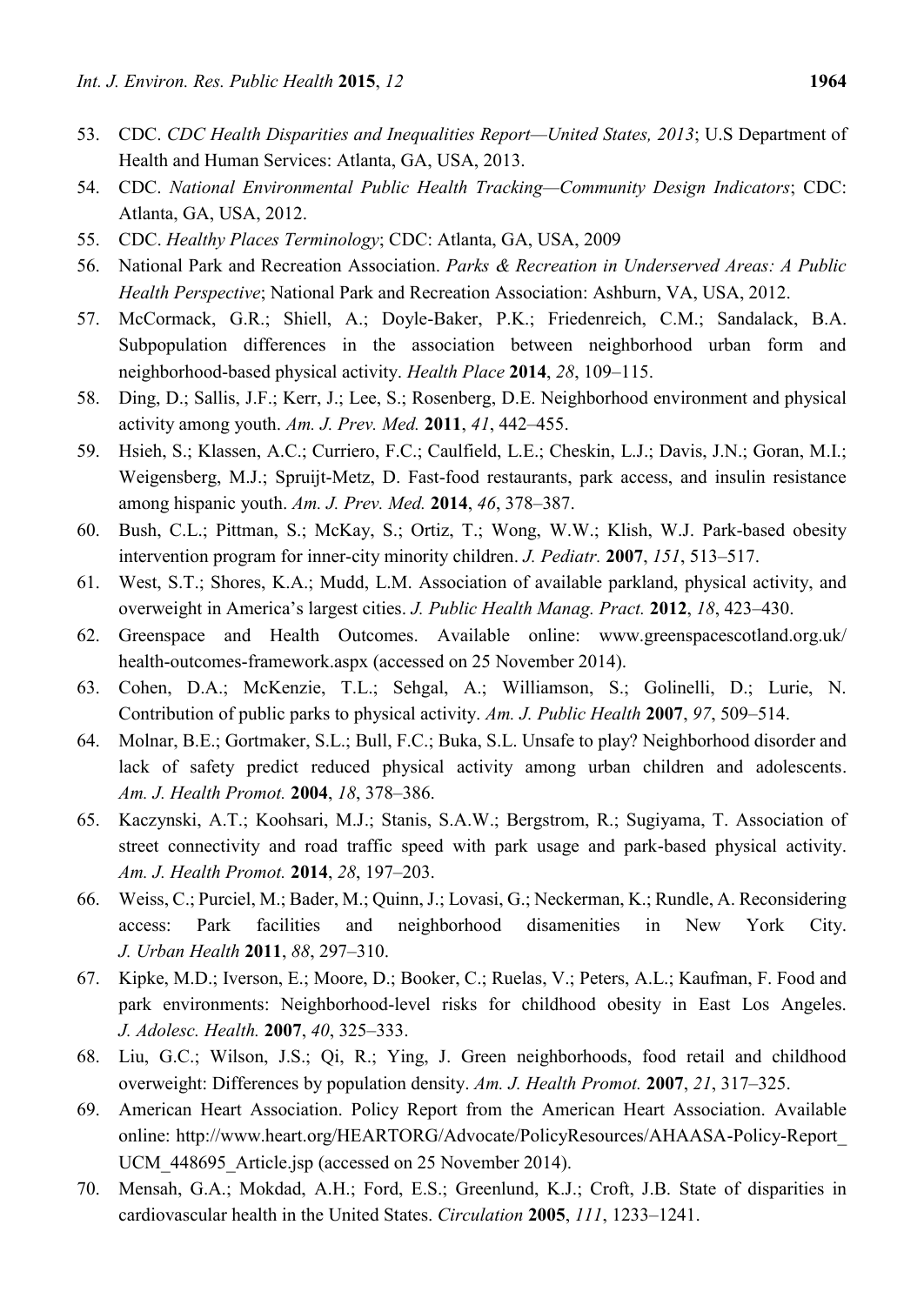- 71. Sallis, J.F.; Floyd, M.F.; Rodríguez, D.A.; Saelens, B.E. Role of built environments in physical activity, obesity, and cardiovascular disease. *Circulation* **2012**, *125*, 729–737.
- 72. Dahmann, N.; Wolch, J.; Joassart-Marcelli, P.; Reynolds, K.; Jerrett, M. The active city? Disparities in provision of urban public recreation resources. *Health Place* **2010**, *16*, 431–445.
- 73. Mujahid, M.S.; Diez Roux, A.V.; Morenoff, J.D.; Raghunathan, T.E.; Cooper, R.S.; Ni, H.; Shea, S. Neighborhood characteristics and hypertension. *Epidemiology* **2008**, *19*, 590–598.
- 74. Mitchell, R.; Popham, F. Effect of exposure to natural environment on health inequalities: An observational population study. *Lancet* **2008**, *372*, 1655–1660.
- 75. Donovan, G.H.; Butry, D.T.; Michael, Y.L.; Prestemon, J.P.; Liebhold, A.M.; Gatziolis, D.; Mao, M. The relationship between trees and human health. *Am. J. Prev. Med.* **2013**, *44*, 139–145.
- 76. Melillo, J.; Richmond, T.; Yohe, G. *Climate Change Impacts in the United States: The Third National Climate Assessment*; U.S Global Change Research Program: Washington, DC, USA, 2014.
- 77. Petkova, E.; Bader, D.; Anderson, G.; Horton, R.; Knowlton, K.; Kinney, P. Heat-related mortality in a warming climate: Projections for 12 U.S. cities. *Int. J. Environ. Res. Public Health* **2014**, *11*, 11371–11383.
- 78. Knowlton, K.; Rotkin-Ellman, M.; Geballe, L.; Max, W.; Solomon, G.M. Six Climate change related events in the United States accounted for about \$14 billion in lost lives and health costs. *Health Aff.* **2011**, *30*, 2167–2176.
- 79. Gee, G.C.; Payne-Sturges, D. Environmental health disparities: A framework integrating psychosocial and environmental concepts. *Environ. Health Perspect.* **2005**, *113*, 1645–1653.
- 80. Maier, G.; Grundstein, A.; Jang, W.; Li, C.; Naeher, L.P.; Shepherd, M. Assessing the performance of a vulnerability index during oppressive heat across Georgia, United States. *Weather Clim. Soc.* **2014**, *6*, 253–263.
- 81. Morello-Frosch, R.; Pastor, M.; Sadd, J.; Shonkoff, S. The Climate Gap: Inequlities in How Climate Change Hurts Americans. Available online: http://dornsife.usc.edu/pere/climategap/ (accessed on 25 November 2014).
- 82. Kovats, R.S.; Hajat, S. Heat stress and public health: A critical review. *Ann. Rev. Public Health*  **2008**, *29*, 41–55.
- 83. Harlan, S.; Brazel, A.; Jenerette, D.; Jones, N.; Larsen, L.; Prashad, L.; Stefanov, W. *In the Shade of Affluence: The Inequitable Distribution of the Urban Heat Island*; Emerald Group Publishing Limited: West Yorkshire, UK, 2007.
- 84. U.S. EPA Reducing Urban Heat Islands: Compendium of Strategies-Trees and Vegetation. Available online: http://www.epa.gov/heatislands/resources/pdf/TreesandVegCompendium.pdf (accessed on 25 November 2014).
- 85. Imhoff, M.L.; Zhang, P.; Wolfe, R.E.; Bounoua, L. Remote sensing of the urban heat island effect across biomes in the continental USA. *Remote Sens. Environ.* **2010**, *114*, 504–513.
- 86. Jesdale, B.M.; Morello-Frosch, R.; Cushing, L. The racial/ethnic distribution of heat risk-related land cover in relation to residential segregation. *Environ. Health Perspect.* **2013**, *121*, 811–817.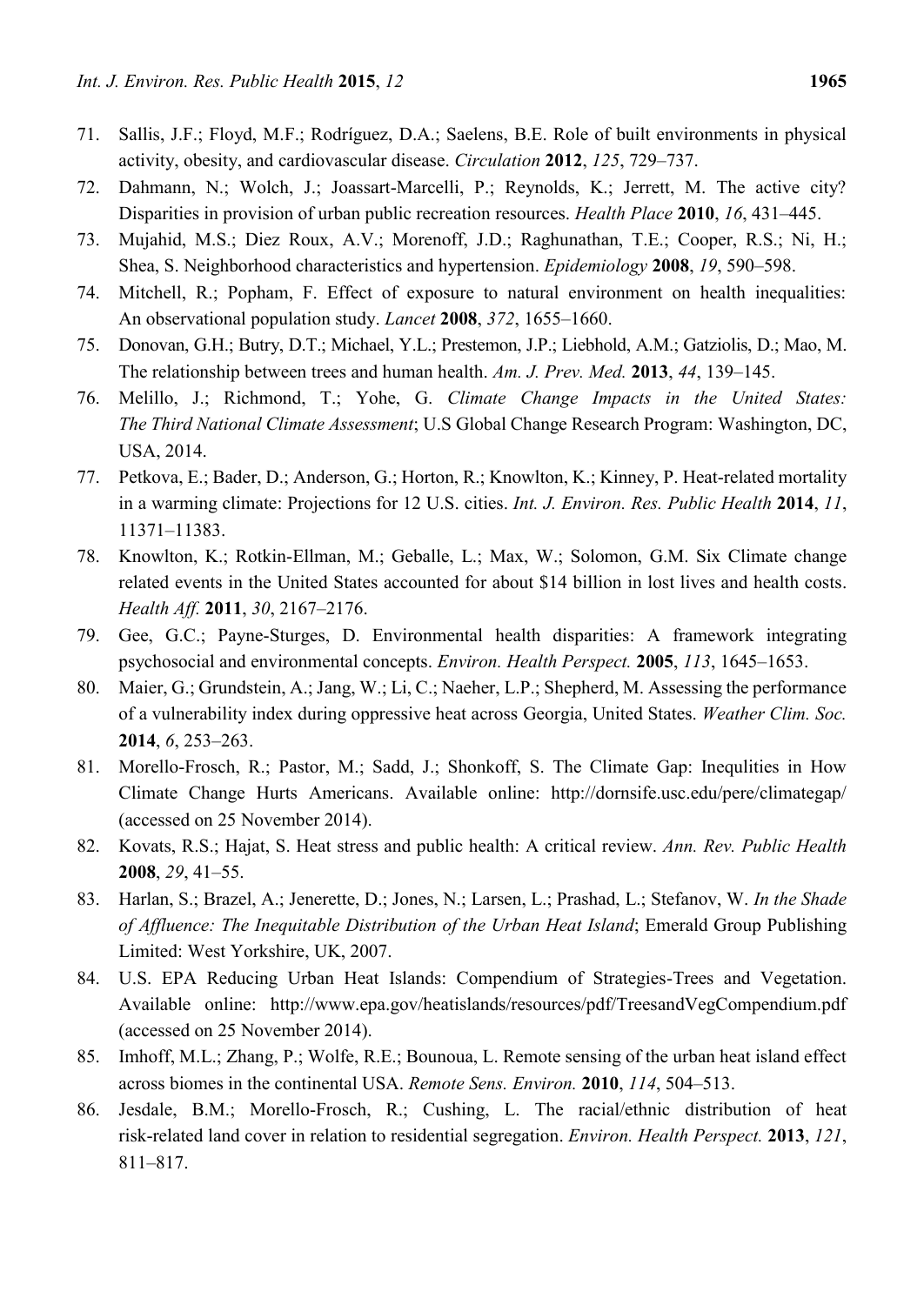- 87. Knowlton, K.; Rotkin-Ellman, M.; King, G.; Margolis, H.; Smith, D.; Solomon, G.; Trent, R.; English, P. The 2006 California heat wave: Impacts on hospitalizations and emergency department visits. *Environ. Health Perspect.* **2009**, *117*, 61–67.
- 88. Jackson, L.L.; Rosenberg, H.R. Preventing heat-related illness among agricultural workers. *J. Agromedicine* **2010**, *15*, 200–215.
- 89. Harlan, S.L.; Brazel, A.J.; Prashad, L.; Stefanov, W.L.; Larsen, L. Neighborhood microclimates and vulnerability to heat stress. *Soc. Sci. Med.* **2006**, *63*, 2847–2863.
- 90. Solecki, W.D.; Rosenzweig, C.; Parshall, L.; Pope, G.; Clark, M.; Cox, J.; Wiencke, M. Mitigation of the heat island effect in urban New Jersey. *Glob. Environ. Chang. Part B* **2005**, *6*, 39–49.
- 91. Younger, M.; Morrow-Almeida, H.; Vindigni, S.; Dannenberg, A.L. The built environment, climate change and health-opportunities for co-benefits. *Am. J. Prev. Med.* **2008**, *35*, 517–526.
- 92. Gill, S.E.; Handley, J.F.; Ennos, A.R.; Pauleit, S. Adapting cities for climate change. *Built Environ.* **2007**, *33*, 115–133.
- 93. Luber, G.; McGeehin, M. Climate change and extreme heat events. *Am. J. Prev. Med.* **2008**, *35*, 429–435.
- 94. Reid, C.; O'Neill, M.; Gronlund, C.; Brines, S.; Brown, D.; Diez-Roux, A.; Schwartz, J. Mapping community determinants of heat vulnerability. *Environ. Health Perspect.* **2009**, *117*, 1730–1736.
- 95. Hicken, M.T.; Lee, H.; Morenoff, J.; House, J.S.; Williams, D.R. Racial/ethnic disparities in hypertension prevalence: Reconsidering the role of chronic stress. *Am. J. Public Health* **2014**, *104*, 117–123.
- 96. Kahneman, D.; Deaton, A. High income improves evaluation of life but not emotional well-being. *Proc. Natl. Acad. Sci. USA* **2010**, *107*, 16489–16493.
- 97. Goldston, D.B.; Molock, S.D.; Whitbeck, L.B.; Murakami, J.L.; Zayas, L.H.; Hall, G.C.N. Cultural considerations in adolescent suicide prevention and psychosocial treatment. *Am. Psychol.* **2008**, *63*, 14–31.
- 98. Mays, V.M.; Cochran, S.D.; Barnes, N.W. Race, race-based discrimination, and health outcomes among African Americans. *Ann. Rev. Psychol.* **2007**, *58*, 201–225.
- 99. Mair, C.; Diez Roux, A.V.; Osypuk, T.L.; Rapp, S.R.; Seeman, T.; Watson, K.E. Is neighborhood racial/ethnic composition associated with depressive symptoms? The multi-ethnic study of atherosclerosis. *Soc. Sci. Med.* **2010**, *71*, 541–550.
- 100. Galea, S.; Ahern, J.; Rudenstine, S.; Wallace, Z.; Vlahov, D. Urban built environment and depression: A multilevel analysis. *J. Epidemiol. Community Health* **2005**, *59*, 822–827.
- 101. Vaughan, K.; Kaczynski, A.; Wilhelm Stanis, S.; Besenyi, G.; Bergstrom, R.; Heinrich, K. Exploring the distribution of park availability, features, and quality across Kansas City, Missouri by income and race/ethnicity: An environmental justice investigation. *Ann. Behav. Med.* **2013**, *45*, 28–38.
- 102. Barton, J.; Hine, R.; Pretty, J. The health benefits of walking in greenspaces of high natural and heritage value. *J. Integr. Environ. Sci.* **2009**, *6*, 261–278.
- 103. Marselle, M.; Irvine, K.; Warber, S. Examining group walks in nature and multiple aspects of wellbeing: A large-scale study. *Ecopsychology* **2014**, *6*, 134–147.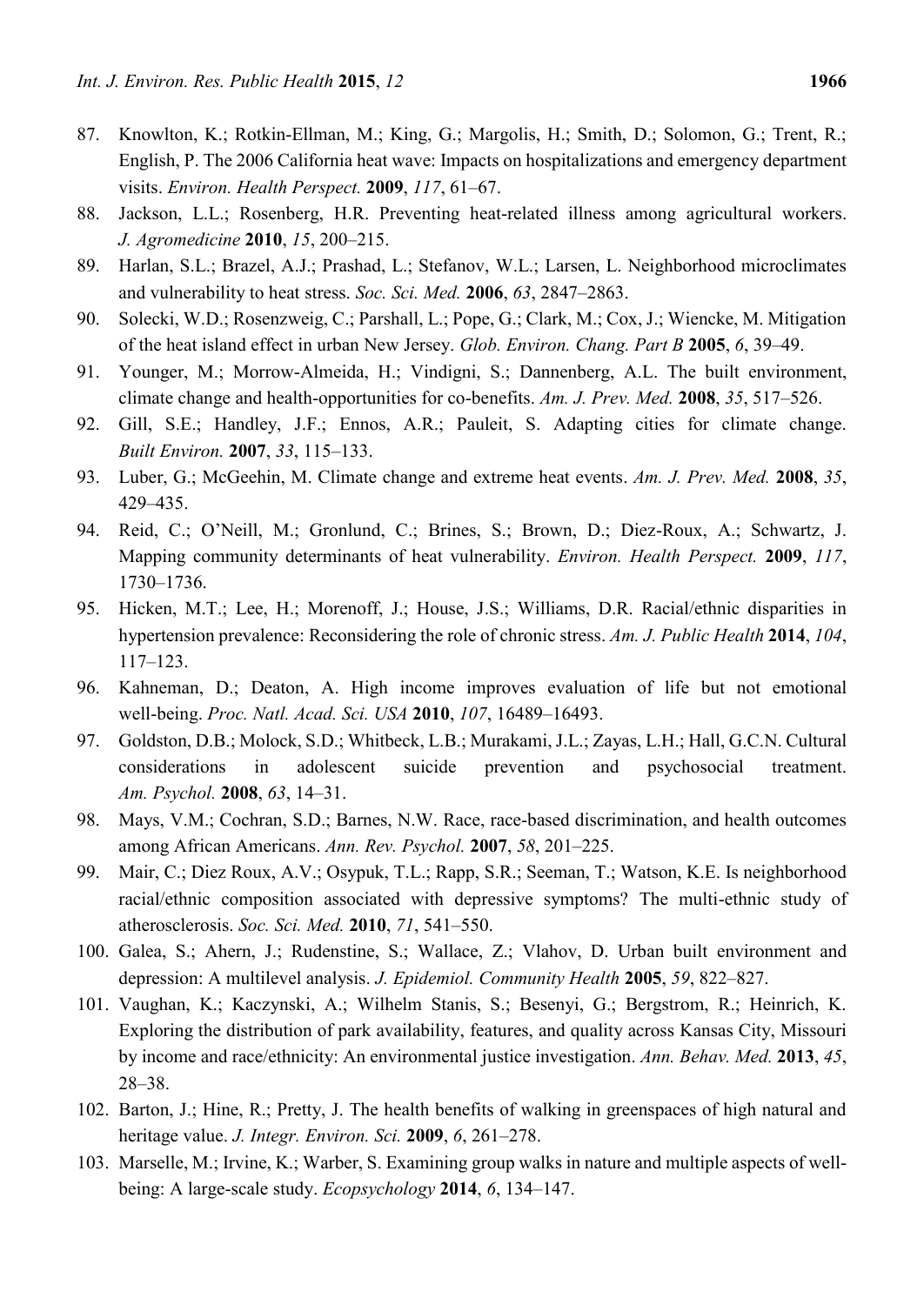- 104. White, M.P.; Alcock, I.; Wheeler, B.W.; Depledge, M.H. Would you be happier living in a greener urban area? A Fixed-effects analysis of panel data. *Psychol. Sci.* **2013**, *4*, doi:10.1177/0956797612464659.
- 105. Johansson, M.; Hartig, T.; Staats, H. Psychological benefits of walking: Moderation by company and outdoor environment. *Appl. Psychol.* **2011**, *3*, 261–280.
- 106. Ward Thompson, C.; Roe, J.; Aspinall, P.; Mitchell, R.; Clow, A.; Miller, D. More green space is linked to less stress in deprived communities: Evidence from salivary cortisol patterns. *Landsc. Urban Plan.* **2012**, *105*, 221–229.
- 107. Habarth, J.M.; Graham-Bermann, S.A.; Bermann, E.A. Coping in context. *Environ. Behav.* **2009**, *41*, 205–232.
- 108. Okvat, H.; Zautra, A. Community gardening: a parsimonious path to individual, community, and environmental resilience. *Am. J. Community Psychol.* **2011**, *47*, 374–387.
- 109. Chawla, L.; Keena, K.; Pevec, I.; Stanley, E. Green schoolyards as havens from stress and resources for resilience in childhood and adolescence. *Health Place* **2014**, *28*, 1–13.
- 110. Svendsen, E.S.; Baine, G.; Northridge, M.E.; Campbell, L.K.; Metclaf, S.S. Recognizing resilience. *Am. J. Public Health* **2014**, *104*, 581–583.
- 111. Svendsen, E. Cultivating Resilience: Urban Stewardship as a Means to Improving Health and Well Being. Available online: http://www.nrs.fs.fed.us/pubs/5134 (accessed on 25 November 2014).
- 112. Taylor, A.F.; Kuo, F.E.; Sullivan, W.C. Views of nature and self-discipline: Evidence from inner city children. *J. Environ. Psychol.* **2002**, *22*, 49–63.
- 113. Miles, R.; Coutts, C.; Mohamadi, A. Neighborhood urban form, social environment, and depression. *J. Urban Health* **2012**, *89*, 1–18.
- 114. Lee, P.-L.; Lan, W.; Lee, C.C.L. Physical activity related to depression and predicted mortality risk: Results from the Americans' changing lives study. *Educ. Gerontol.* **2012**, *38*, 678–690.
- 115. Beyer, K.; Kaltenbach, A.; Szabo, A.; Bogar, S.; Nieto, F.; Malecki, K. Exposure to neighborhood green space and mental health: Evidence from the survey of the health of Wisconsin. *Int. J. Environ. Res. Public Health* **2014**, *11*, 3453–3472.
- 116. Fan, Y.; Das, K.V.; Chen, Q. Neighborhood green, social support, physical activity, and stress: Assessing the cumulative impact. *Health Place* **2011**, *17*, 1202–1211.
- 117. Frumkin, H. Healthy places: Exploring the evidence. *Am. J. Public Health* **2003**, *93*, 1451–1456.
- 118. Broyles, S.T.; Mowen, A.J.; Theall, K.P.; Gustat, J.; Rung, A.L. Integrating social capital into a park-use and active-living framework. *Am. J. Prev. Med.* **2011**, *40*, 522–529.
- 119. Francis, J.; Giles-Corti, B.; Wood, L.; Knuiman, M. Creating sense of community: The role of public space. *J. Environ. Psychol.* **2012**, *32*, 401–409.
- 120. Kim, J.; Kaplan, R. Physical and psychological factors in sense of community: New urbanist kentlands and nearby orchard village. *Environ. Behav.* **2004**, *36*, 313–340.
- 121. Mammen, G.; Faulkner, G. Physical activity and the prevention of depression. *Am. J. Prev. Med.* **2013**, *45*, 649–657.
- 122. Leyden, K.M. Social capital and the built environment: The importance of walkable neighborhoods. *Am. J. Public Health* **2003**, *93*, 1546–1551.